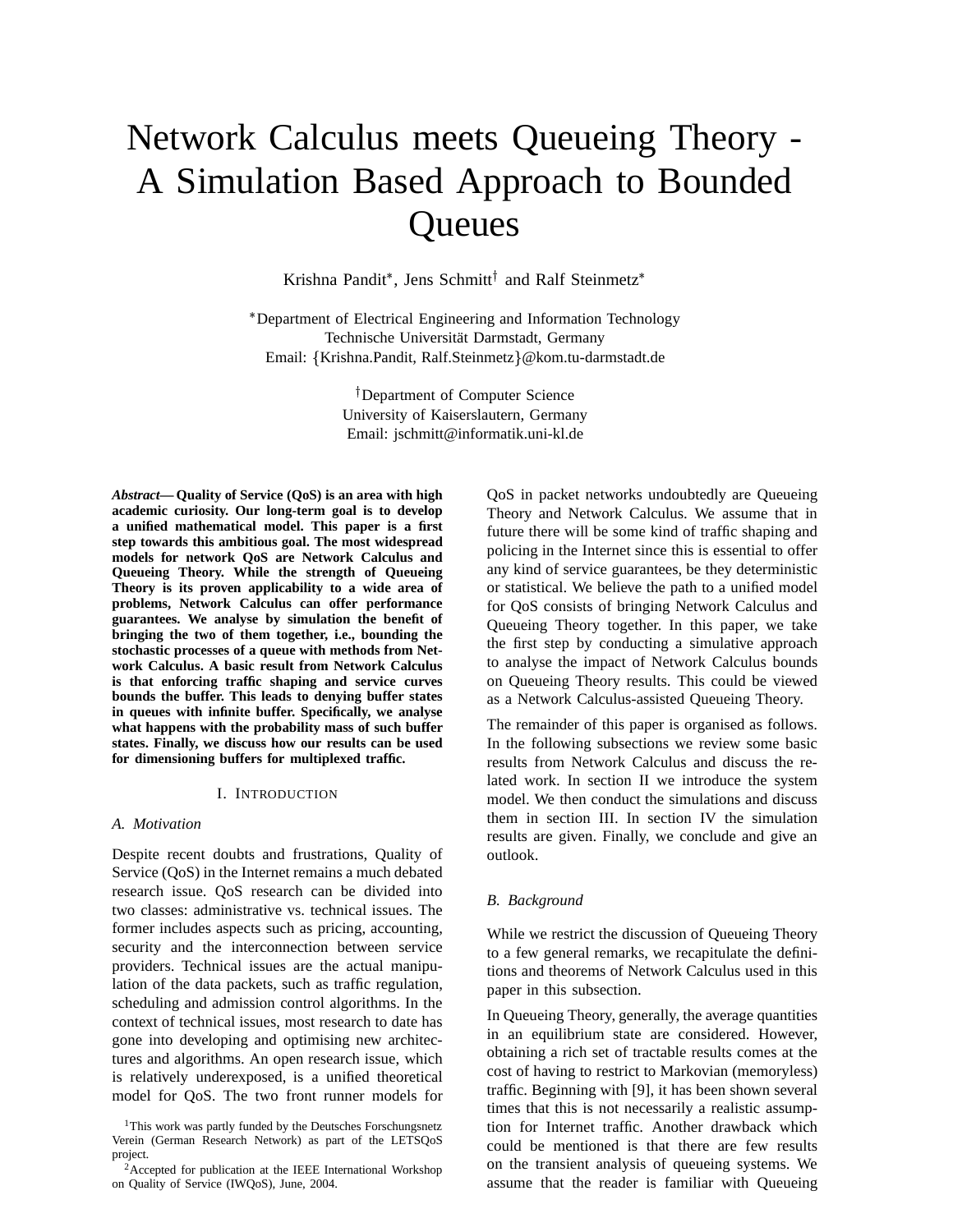Theory and refer to [7] as an excellent book.

Network Calculus [6] is a theory for deterministic queueing systems. The underlying idea is that service guarantees can be achieved by regulating the traffic and deterministic scheduling. Analogous to conventional system theory, a system consists of an input, a transfer function and an output. The input, mostly referred to as *arrival curve*, is an abstraction of the traffic regulation, and the transfer function, mostly referred to as *service curve*, is an abstraction of the scheduling. The difference to conventional system theory is that the dioid  $\{\Re \cup \infty, \min, +\}$  is used, i.e., that addition and multiplication are replaced by minimum and addition, respectively. This is often referred to as *Min-plus Algebra*. The reason to switch to Min-plus Algebra is that this way linearity is preserved. In the following, we recapitulate the results from Network Calculus which are relevant for this paper. They can all be found in the excellent text of Le Boudec and Thiran [3]. As in conventional system theory, a key operation in Network Calculus is the min-plus convolution. Note that the infimum  $(inf)$  is similar to the minimum  $(min)$ , with the sole difference that it does not have to be in the set. The same applies for the supremum (sup) and maximum (max). The min-plus convolution of  $f$  and  $g$  is the function

$$
(f \otimes g)(t) = \inf_{0 \le s \le t} \{f(t-s) + g(s)\} \tag{1}
$$

The traffic bound is given by an *arrival curve*, which denotes the largest amount of traffic allowed to be sent in a given time interval.

*Definition 1 (Arrival Curve):* Given a wide-sense increasing function  $\alpha$  defined for  $t \geq 0$ , we say that increasing function  $\alpha$  defined for  $t \ge 0$ , we say that a flow R is constrained by  $\alpha$  iff for all  $s \le t$ 

$$
R(t) - R(s) \le \alpha(t - s)
$$

We say that R has  $\alpha$  as an arrival curve, or also that R is  $\alpha$ -smooth.

The arrival curve can be viewed as an abstraction of the regulation algorithm. The most prominent example for a traffic regulation algorithm is the Leaky Bucket [14], which is often also referred to as Token Bucket. Its arrival curve is given by the following equation.

$$
\alpha(t) = b + rt \text{ for } t > 0 \tag{2}
$$

Therefore, no more than  $b$  data units can be sent at once and the long-term rate is  $r$ .

A *greedy shaper* with the shaping curve  $\sigma$  optimally delays packets, so that the output has  $\sigma$  as an arrival curve, and sends all bits as soon as possible.

*Theorem 1 (Greedy Shaper):* Consider a greedy shaper with shaping curve  $\sigma$ , which is sub-additive shaper with shaping curve  $\sigma$ , which is sub-additive and  $\sigma(0) = 0$ . Assume that the shaper buffer is



Fig. 1. Backlog

empty at time 0, and that it is large enough so that there is no data loss. For an input flow  $R$ , the output  $R^{\circ}$  is given by

$$
R^o = R \otimes \sigma \tag{3}
$$

We omit the proof as it can be found in [3].

The service curve is an abstraction of the scheduling.

*Definition* 2 *(Service Curve)*: Consider a system S and a flow through  $S$  with input and output functions R and  $R^{\circ}$ , respectively. We say that S offers to the flow a service curve  $\beta$  if and only if  $\beta \in F$  and  $R^o \geq R \otimes \beta$ .

Due to its application in the Integrated Services context, a prominent service curve is the rate-latency function.

*Definition* 3 (Rate-latency functions  $\beta_{R,T}$ ):

$$
\beta_{R,T} = R[t-T]^+ = \begin{cases} R(t-T) & \text{if } t > T \\ 0 & \text{otherwise} \end{cases}
$$
 (4)

for some  $R \ge 0$  (the 'rate') and  $T \ge 0$  (the 'delay').

We next introduce the *Backlog Bound*, which is one of the three basic bounds of Network Calculus.

*Theorem 2 (Backlog Bound):* Assume a flow, constrained by arrival curve  $\alpha$ , traverses a system that strained by arrival curve  $\alpha$ , traverses a system that offers a service curve  $\beta$ . The backlog  $R(t) - R<sup>o</sup>(t)$ offers a service c<br>for all t satisfies:

$$
R(t) - Ro(t) \le \sup_{s \ge 0} {\alpha(s) - \beta(s)}
$$
 (5)

We omit the proof as it can also be found in [3].

On a final note, a drawback of Network Calculus is that it deals with the worst-case behavior of traffic flows, which leads to severe under-utilisation in realistic environments.

#### *C. Related Work*

There are several approaches to extend Network Calculus into a stochastic setting. Bounds for the multiplexing of flows are obtained by utilizing methods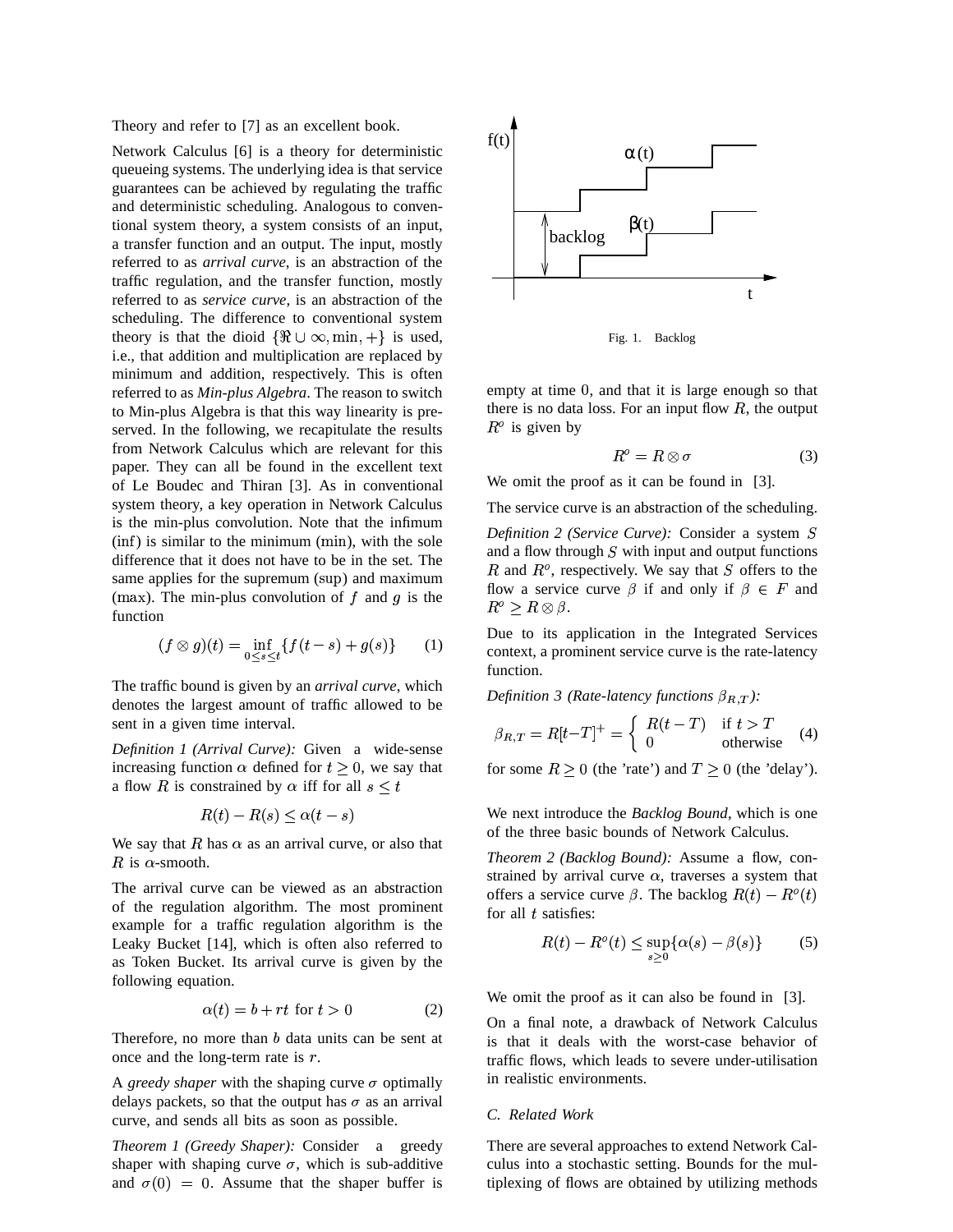

Fig. 2. Queue

such as the law of large numbers and the Chernoff Bound. Excellent overviews for this topic are [8] and [5].

A framework for statistically aggregating flows is given in [11]. However, there the focus is on reducing state complexity in the network.

Liebeherr et al. [10] introduced the concept of Statistical Network Calculus. In the first incarnation this is based on the assumption that an arrival curve does not deterministically bound the incoming traffic but bounds it only with a certain probability. Similarly, a statistical service curve [4] is a service curve that only offers the service with a certain probability. Statistical Network Calculus is the most closely related work to our work. It can be seen as an approach to the same goal from a different angle. To recall, the goal is to obtain a model more strict than average behavior but looser than worst-case. Statistical Network Calculus has Network Calculus as a starting point and enhances it with probabilistic methods. We start with Queueing Theory, i.e. a purely probabilistic model, and enhance it with methods from Network Calculus.

Schmitt [12] compares Network Calculus and Queueing Theory results for priority queueing. Furthermore, based on the Network Calculus results, performance bounds can be obtained by enforcing admission control in each priority class [13].

In [1] a shaper is derived that ensures that the traffic has better stochastic properties than a reference process, for which they use the Poisson process. In contrast, our goal is not to derive a shaper, but to assume a Network Calculus based shaper being present and analysing its effect.

To our knowledge there exists no work which is closely related enough to allow a comparison of our numbers. The closest to an analytical solution of this problem can be found in the book by Baccelli et al. [2], and there especially the chapter on Stochastic Event Graphs.

#### II. SYSTEM MODEL

In this section we introduce the system model. Figure 2 shows a traditional queue, consisting of a buffer and server. The input process is given by  $x(t)$  and the output process by  $y(t)$ . For the  $M/M/1$  case the input and output processes are both Poisson processes. We now introduce the basic



Fig. 3. Shaped queue

Network Calculus elements to the queue. These are a shaper to manipulate the input process and a service curve enforcer to manipulate the service times. This is depicted in Figure 3. According to Equation 3,  $x'(t)$  is obtained by the min-plus convoluiton of  $x'(t)$  and the shaping curve, for which we use the Leaky Bucket from Equation 2. In other words, the shaper works as follows. When a packet arrives at the shaper, the shaper checks whether there are enough tokens in the shaper - without loss of generality we assume all packets to be of size 1 throughout this paper - to admit the packet. If that is the case, then the packet traverses the shaper infinitely fast and arrives at the queue. If there are not enough tokens to admit the packet, the packet is held in the shaper until enough tokens have been collected. Therefore, the shaper theoretically has an infinitely large buffer. Since packets are delayed, the shaper might decrease the rate of the process. We define a new arrival rate

$$
\lambda' = \frac{\text{\# of packets}}{\text{duration of observation}}
$$

Note that in our model the shaper is only a conceptual model rather than an actual device holding packets. We assume that a higher layer such as the application layer ensures that all traffic is conform. When a packet arrives at the queue it checks whether the server is available. If this is the case, it receives service immediately, otherwise it waits in a queue until the server becomes available. Upon arrival of a packet, the server assigns it an exponentially distributed service time. The service curve enforcer then checks whether the service time is less or equal to the maximum service time allowed by the service curve. If this is the case, the service time remains untouched, else the service time is set to the maximum allowed service time. The service curve enforcer therefore increases the server rate. Accordingly, we define a new server rate

$$
\mu' = \frac{1}{\text{mean of the actual server rates}}
$$

Note that while the shaper can only delay packets, the service curve enforcer releases packets ahead of schedule. Therefore, its placement behind the server seems counter-intuitive as the transfer function server seems counter-intuitive as the transfer function<br>mapping  $y'(t)$  to  $y(t)$  is non-causal. As shaper we use the Token Bucket. Our service curve of choice is the rate-latency curve from Definition 3, which we refer to as RLC hereafter.

We call packets, which are delayed by the shaper, shaper manipulated packets. Accordingly, we call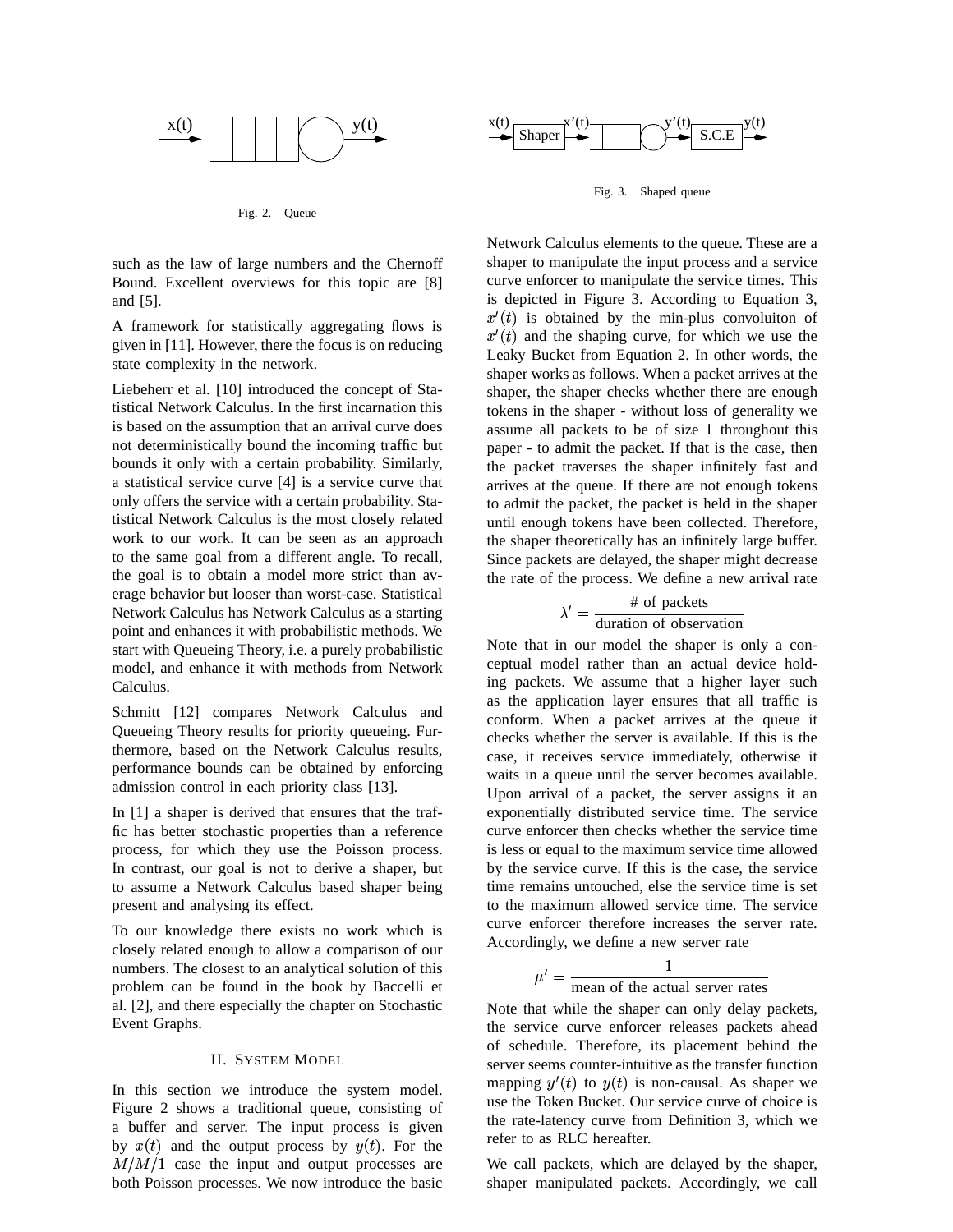packets, which are served earlier due to the service curve, server manipulated packets.

Therefore, the parameters of our system model are  $\lambda, \mu, b, r, L, R$ , which denote the arrival rate, service rate, leaky bucket depth, leaky bucket rate, latency of the RLC and rate of the RLC, respectively.

The analysis of the shaper manipulation itself is tedious. Many favourable properties, such as memorylessness and the stationarity, are lost by shaping the Poisson process. It is obvious that the server manipulation is even less tractable, as it depends on the state of the queue. Therefore, a mathematical analysis of this problem is beyond the scope of this paper.

#### III. SIMULATIONS

Qualitatively, we expect the following behaviour in the simulations of the bounded queue. Trivially, the probability of the states higher than the Backlog probability of the states higher than the Backlog<br>Bound from Theorem 2 will be 0. The probability Bound from Theorem 2 will be 0. The probability<br>of state 0 will remain unchanged in the bounded queue. The reason for this is that the shaper and the service curve enforcer are both inactive when the system is empty. There will be a strong increase in probability mass at the state 1, due to the shaper. The shaper causes the inter-arrival times of packets at the queue to be more equally distributed than in a pure exponential distribution. Note that asymptotically, i.e., when  $r \ll \lambda$ , all inter-arrival times are  $\frac{1}{r}$ after the initial tokens in the bucket have emptied. Both, the traffic shaper as well as the service curve enforcer, cause the probability mass to shift towards the lower states. Therefore, the higher states of the bounded queue will be less probable than the same states of the M/M/1 queue.

As parameters of the simulation we use  $(\lambda, \mu, b, r, L, R) = (2, 3, 6, 2, 1, 2)$  Using Theorem 2 is parameters of the simulation we use<br>  $\lambda, \mu, b, r, L, R$  = (2,3,6,2,1,2) Using Theorem 2 we obtain that the maximum buffer state is 7. There are 5000 arrivals per run and the simulation is repeated 30 times. The values are depicted in Figure 4.

The average number of input and shaper manipulated The average number of input and shaper manipulated<br>packets are 4933 and 276.2, respectively. As a reference, the state probabilities of the corresponding <sup>8</sup> M/M/1 Queue, i.e., with  $\rho' = \frac{\lambda'}{\mu'} = \frac{1.85}{3.18} = 0.58$ , are<br>given Since the difference to the M/M/1/N gueue given. Since the difference to the M/M/1/N queue is marginal, we can neglect it. What is striking here is that the probabilities of the high states of the Bounded Queue are lower than of those states in the M/M/1 case. The probability mass of the higher states is neither distributed evenly among the allowed states, nor is it collected in the last allowed state. This result confirms our assumptions, that by putting structure in form of input shaping and service curve enforcement, the behavior of the



Fig. 4. Bounded Queue vs. M/M/1



Fig. 5. Bounded buffer occupancy distribution

queue in the relevant buffer states becomes better. Being interested in the state 5, we find that the queue has a better behavior than a M/M/1 queue with  $\rho_{match} = 0.51$ . This gives us an adjustment factor

$$
a=\frac{\rho_{match}}{\rho'}=0.88
$$

We now analyse several parameter sets in order to get an insight on the adjustment factor. We hold the parameters  $\lambda = \frac{2}{3}$  and  $\mu = 1$  and set the Token Bucket rate equal to the RLC rate  $r = R = 1$ . In order to compare the buffer occupancy distributions in a fair manner, we ensure that the Backlog Bound in a fair manner, we ensure that the Backlog Bound<br>is constant at 7. We therefore set  $b = 1, 2, ..., 7$  and accordingly  $L = 7, 6, \ldots, 1$ . The buffer occupancy density functions are shown in Figure 5. In Figure 6 some interesting values are shown. These are  $\rho', \lambda', \mu'$  and  $\rho_{match}$ . As reference,  $\lambda$  and  $\mu$  are also shown. It can be seen that when the bucket depth is low, and consequently the latency is high,  $\mu'$  is close to  $\mu$ . The same applies to  $\lambda'$  vice versa. In Figure 7 the adjustment factor is plotted. It can be seen that it is lowest for the endpoints. This implies that